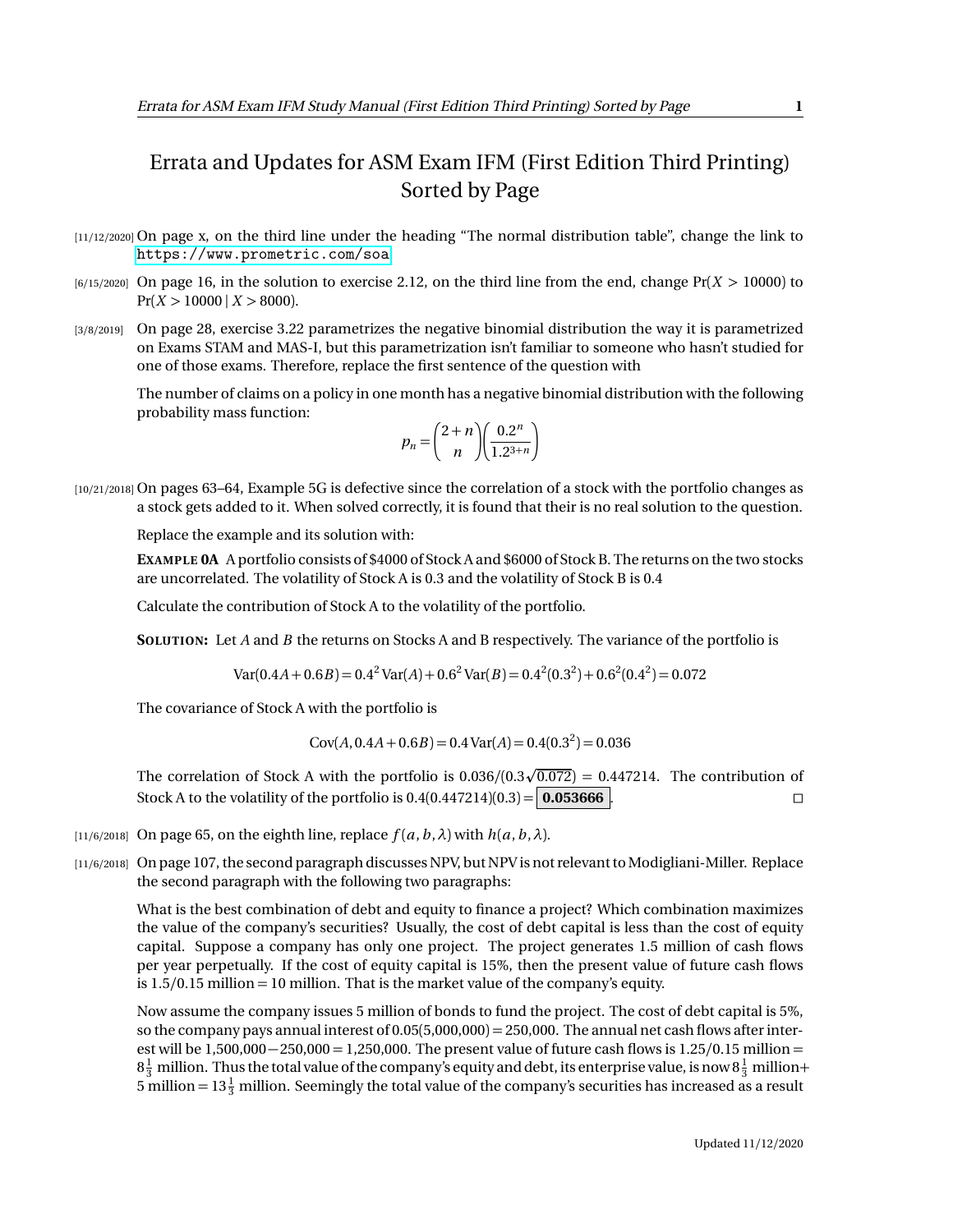of issuing bonds. However, this assumes that the cost of equity capital is still 15% after the bonds are issued. This assumption is not correct.

- [11/6/2018] On the second line of the third paragraph of page 107, change "value of a project" to "value of a company's securities".
- [11/6/2018] On page 110, in the box before exercise 9.3, on the second-to-last line, change "the cost of capital is 0.10" to "the cost of equity capital is 0.10".

[10/13/2019] On page 113, in the solution to exercise 9.6, on the displayed line, put parentheses around  $\frac{1}{1}$  $\overline{1.1}$  $\left(\frac{1}{1.1}\right)^k$ .

- [2/14/2019] On page 133, in exercise 11.8, note that you should ignore the tax shield when doing this exercise.
- [2/14/2019] On page 133, change the solution to exercise 11.8 to

Market capitalization before the loan is 14,000,000, and the value of the loan is 10,000,000. Thus after the loan  $D/E = 10/4$ . The equity beta with the loan is

$$
\beta_E = 1 + \frac{10}{4}(1 - 0.2) = 3
$$

Therefore the beta of distress costs is  $0.03-3(0.05) = -0.12$  The expected present value of distress costs (taking into account their probability) is 0.3(1,000,000*/*(1−(−0.12))) = 340,909. Thus the value of equity decreases by 340,909 as a result of bankruptcy costs. There are 1,000,000 − 10,000,000*/*14 = 285,714 shares outstanding after the loan. The new share value is  $14 - 340,909/285,714 = 12.81$ .

[3/15/2020] On page 133, replace the solution to exercise 11.9 with

The tax shield is worth  $0.25(100,000,000)(0.06) = 1,500,000$ . As usual, we discount this at the interest rate of the loan, or 6%. The present value of the tax shield is than 1,500,000*/*1.06 = 1,415,094, or 0.1415094 per share. Since share price went up only 0.10, the value of financial distress is  $0.0415094(10,000,000) =$ **415,094** .

[2/19/2019] On page 144, 9 lines from the bottom of the page, change "intereset" to "interest".

[10/25/2018] On page 165, in exercise 15.8, change the last line to

Determine the lowest price per unit such that the futures contract does not require a margin call.

- [1/14/2019] On page 179, in each of the first two displayed lines of Section 17.2, change *K e* <sup>−</sup>*r t* to *K e* <sup>−</sup>*r T* .
- [11/3/2018] On page 333, in Table 24.2, in the formula for call premium on futures, replace the two *t* s with *T* s.
- [11/6/2018] On page 479, in Example 30B, on the third line, change "at that time" to "at the current time".
- [3/24/2019] On page 482, in exercise 30.9, add the following sentence after the second sentence of the second paragraph:

But if these preliminary studies are unfavorable, the probability of success of the drug is 0%.

 $p_{[10/19/2018]}$  On page 487, on the second line of the paragraph containing the displayed line  $\int^\infty P(t)f_{T_x}(t)\mathrm{d}t$ , change 0 max(0,  $K - S_T$ ) to  $S_T$  + max(0,  $K - S_T$ ), and change "So it is" to "So it contains".